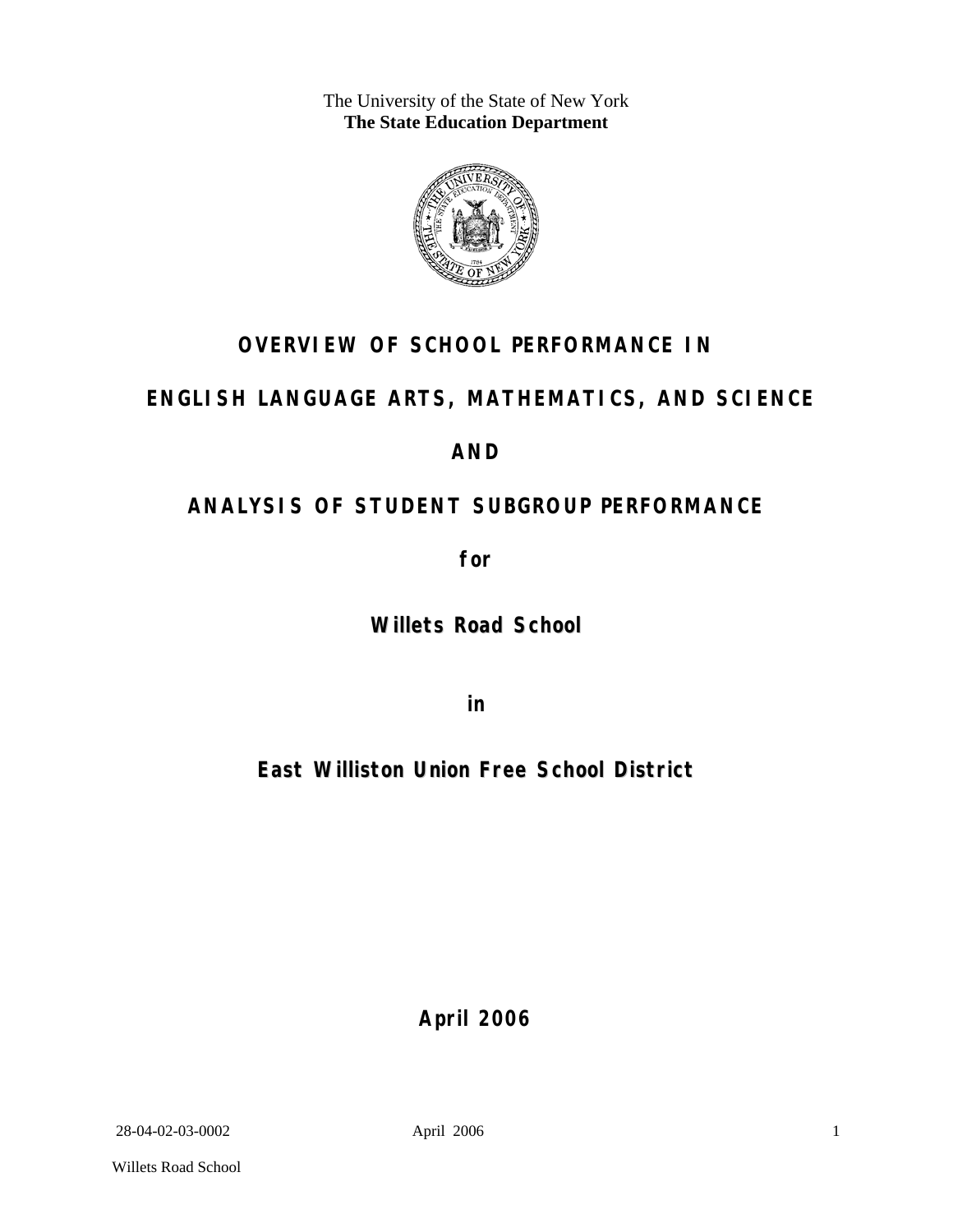## **THE UNIVERSITY OF THE STATE OF NEW YORK**

## **Regents of The University**

| Tonawanda             |
|-----------------------|
| <b>Hollis</b>         |
| New Rochelle          |
|                       |
| <b>North Syracuse</b> |
| New York              |
|                       |
| Buffalo               |
| Hartsdale             |
| Albany                |
| <b>Bronx</b>          |
| <b>Binghamton</b>     |
| Rochester             |
| New York              |
| <b>Brooklyn</b>       |
| <b>Great Neck</b>     |

### **President of The University and Commissioner of Education**

RICHARD P. MILLS

**Interim Deputy Commissioner for Elementary, Middle, Secondary and Continuing Education**  JEAN STEVENS

#### **Assistant Commissioner for Standards, Assessment and Reporting**  DAVID M. ABRAMS

#### **Coordinator, Information and Reporting Services**

MARTHA P. MUSSER

The State Education Department does not discriminate on the basis of age, color, religion, creed, disability, marital status, veteran status, national origin, race, gender, genetic predisposition or carrier status, or sexual orientation in its educational programs, services and activities. Portions of this publication can be made available in a variety of formats, including braille, large print or audio tape, upon request. Inquiries concerning this policy of nondiscrimination should be directed to the Department's Office for Diversity, Ethics, and Access, Room 530, Education Building, Albany, NY 12234. **Requests for additional copies of this publication may be made by contacting the Publications Sales Desk, Room 309, Education Building, Albany, NY 12234.** 

Please address all correspondence about this report that is not related to data corrections to:

*School Report Card Coordinator Information and Reporting Services Team New York State Education Department Room 863 EBA 89 Washington Avenue Albany, NY 12234*  E-mail: *RPTCARD@mail.nysed.gov*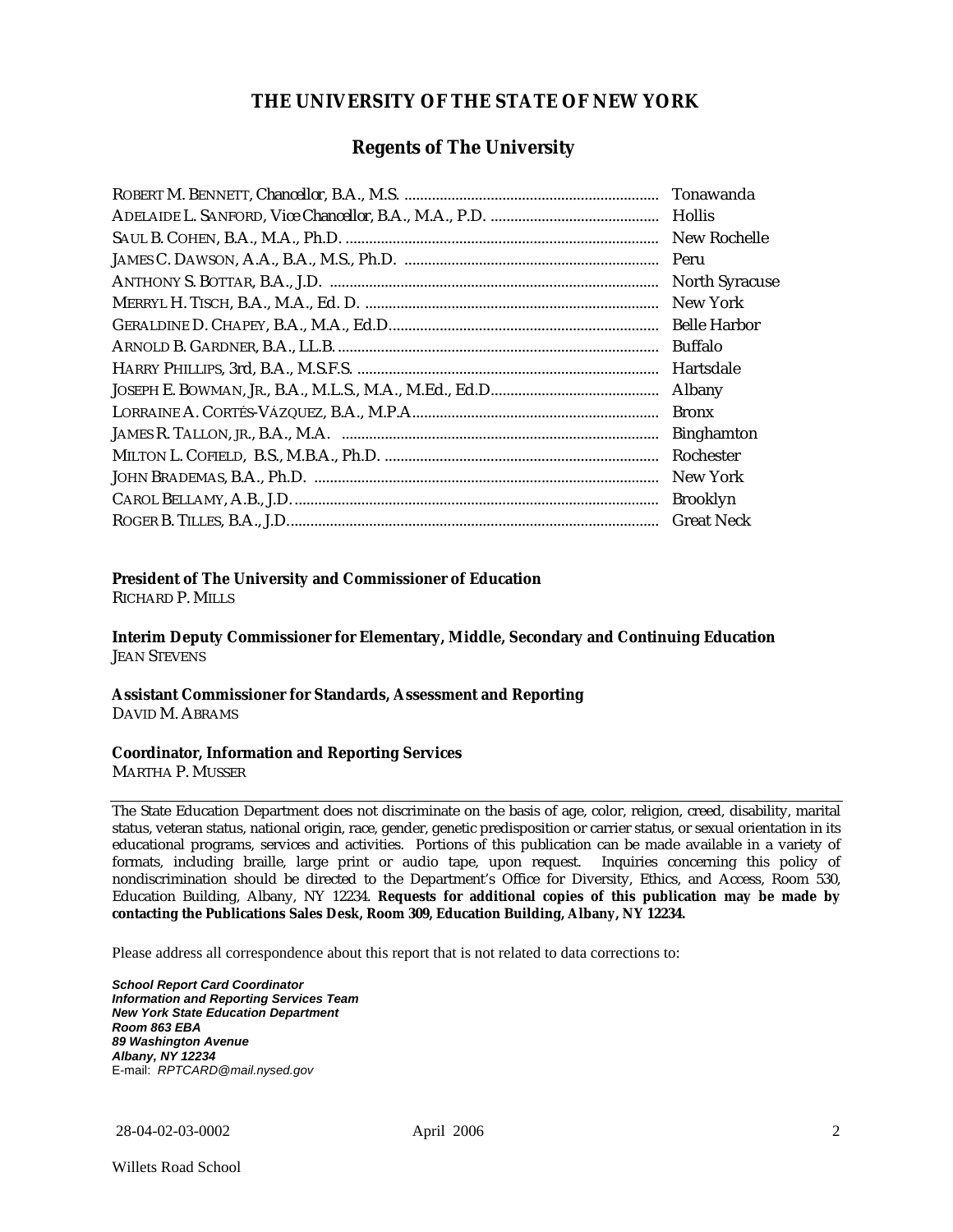The *New York State School Report Card* is an important part of the Board of Regents effort to raise learning standards for all students. It provides information to the public on student performance and other measures of school and district performance. Knowledge gained from the school report card on a school's strengths and weaknesses can be used to improve instruction and services to students.

The *New York State School Report Card* consists of three parts: the *Overview of School Performance in English Language Arts, Mathematics, and Science and Analysis of Student Subgroup Performance,* the *Comprehensive Information Report,* and the *Accountability Status Report*. The *Overview and Analysis* presents performance data on measures required by the federal No Child Left Behind Act: English, mathematics, science, and graduation rate. Performance data on other State assessments can be found in the *Comprehensive Information Report*. The *Accountability Status Report* provides information as to whether a school is making adequate progress toward enabling all students to achieve proficiency in English and mathematics.

State assessments are designed to help ensure that all students reach high learning standards. They show whether students are getting the foundation knowledge they need to succeed at the elementary, middle, and commencement levels and beyond. The State requires that students who are not making appropriate progress toward the standards receive academic intervention services.

In the *Overview*, performance on the elementary- and middle-level assessments in English language arts, mathematics, and science is reported in terms of mean scores and the percentage of students scoring at each of the four levels. These levels indicate performance on the standards from seriously deficient to advanced proficiency. Regents examination scores are reported in four score ranges. Scores of 65 to 100 are passing; scores of 55 to 64 earn credit toward a local diploma (with the approval of the local board of education). Though each elementary- and middle-level assessment is administered to students in a specific grade, secondary-level assessments are taken by students when they complete the coursework for the core curriculum. Therefore, the performance of students at the secondary level is measured for a student cohort rather than a group of students at a particular grade level. Students are grouped in cohorts according to the year in which they first entered grade 9.

The assessment data in the *Overview and Analysis* are for all tested students in the school, including general-education students and students with disabilities. In the *Overview*, each school's performance is compared with that of schools similar in grade level, district resources, and student needs as indicated by income and limited English proficiency (LEP) status. Each district's performance is compared with that of all public schools statewide. In the *Analysis*, performance is disaggregated by race/ethnicity, disability status, gender, LEP status, income level, and migrant status.

Explanations of terms referred to or symbols used in this part of the school report card may be found in the glossary on the last page. Further information on the school report card may be found in the guide, *Understanding Your School Report Card: April 2006*, available on the Information and Reporting Services Web site at www.emsc.nysed.gov/irts.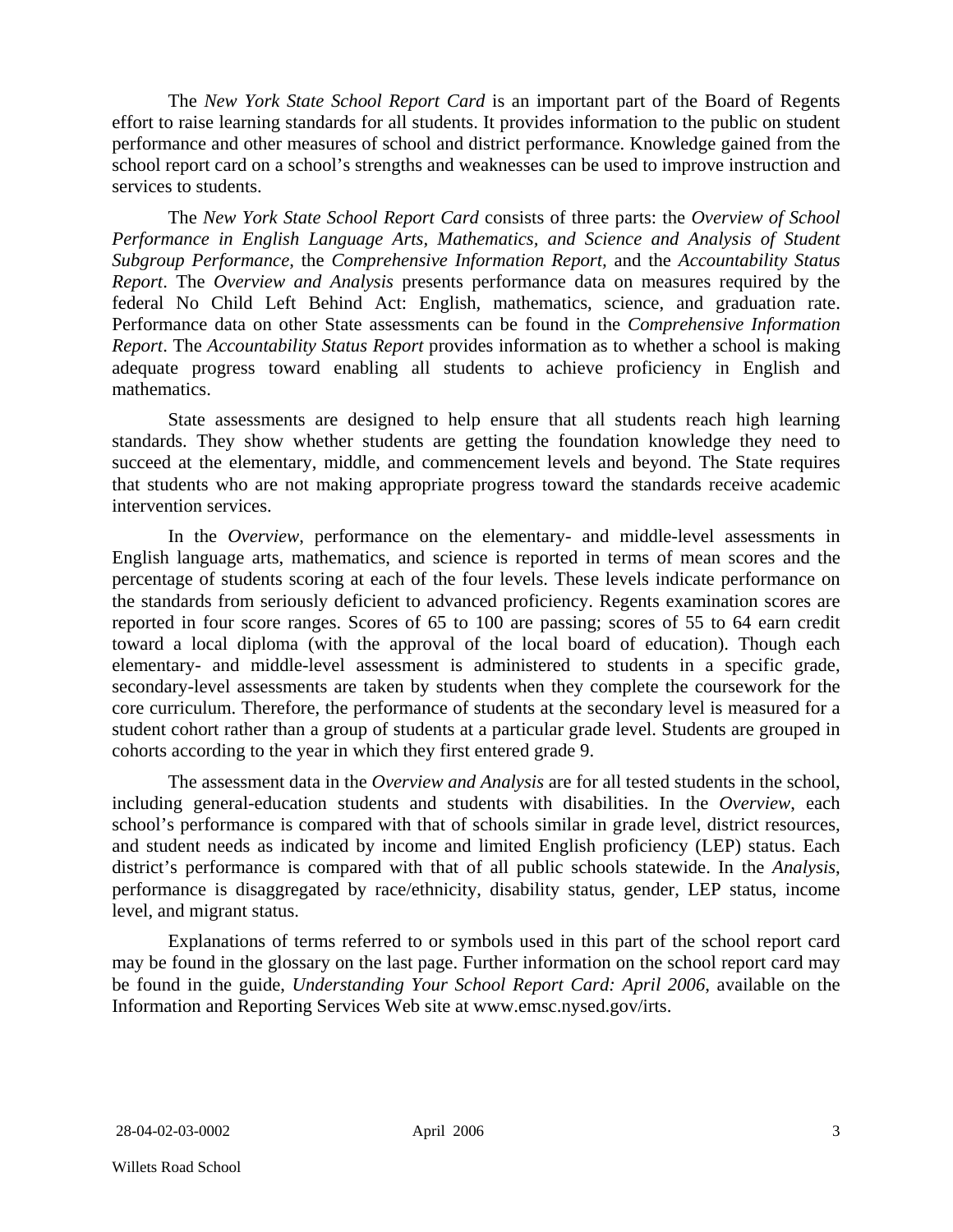# **Overview of School Performance in English Language Arts, Mathematics, and Science**

## **School Profile**

| Principal:<br>Michael G. Gordon |             | (516)333-8797<br>Phone:   |
|---------------------------------|-------------|---------------------------|
| Organization                    | Grade Range | <b>Student Enrollment</b> |
| 2004-05                         | $5 - 7$     | 441                       |

| 2003–04 School District-wide Total Expenditure per Pupil | \$21,296 |
|----------------------------------------------------------|----------|
|                                                          |          |

## **2004–05 Core Classes Taught by Highly Qualified Teachers\***

| <b>Total Number of</b><br><b>Core Classes</b> | <b>Percent Taught</b><br>by Highly<br>Qualified<br><b>Teachers</b> |
|-----------------------------------------------|--------------------------------------------------------------------|
| 159                                           | 97%                                                                |

\*To meet the federal definition of "highly qualified," public school teachers of core academic subjects must have at least a bachelor's degree and be State certified for and demonstrate subject matter competency in the core academic subject(s) they teach.

### **2004–05 Teachers with No Valid Teaching Certificate\***

| <b>Total Number of</b><br><b>Teachers</b> | <b>Percent with No</b><br><b>Valid Teaching</b><br><b>Certificate</b> |  |
|-------------------------------------------|-----------------------------------------------------------------------|--|
| 41                                        | 0%                                                                    |  |
|                                           |                                                                       |  |

\*Includes teachers with a modified temporary license.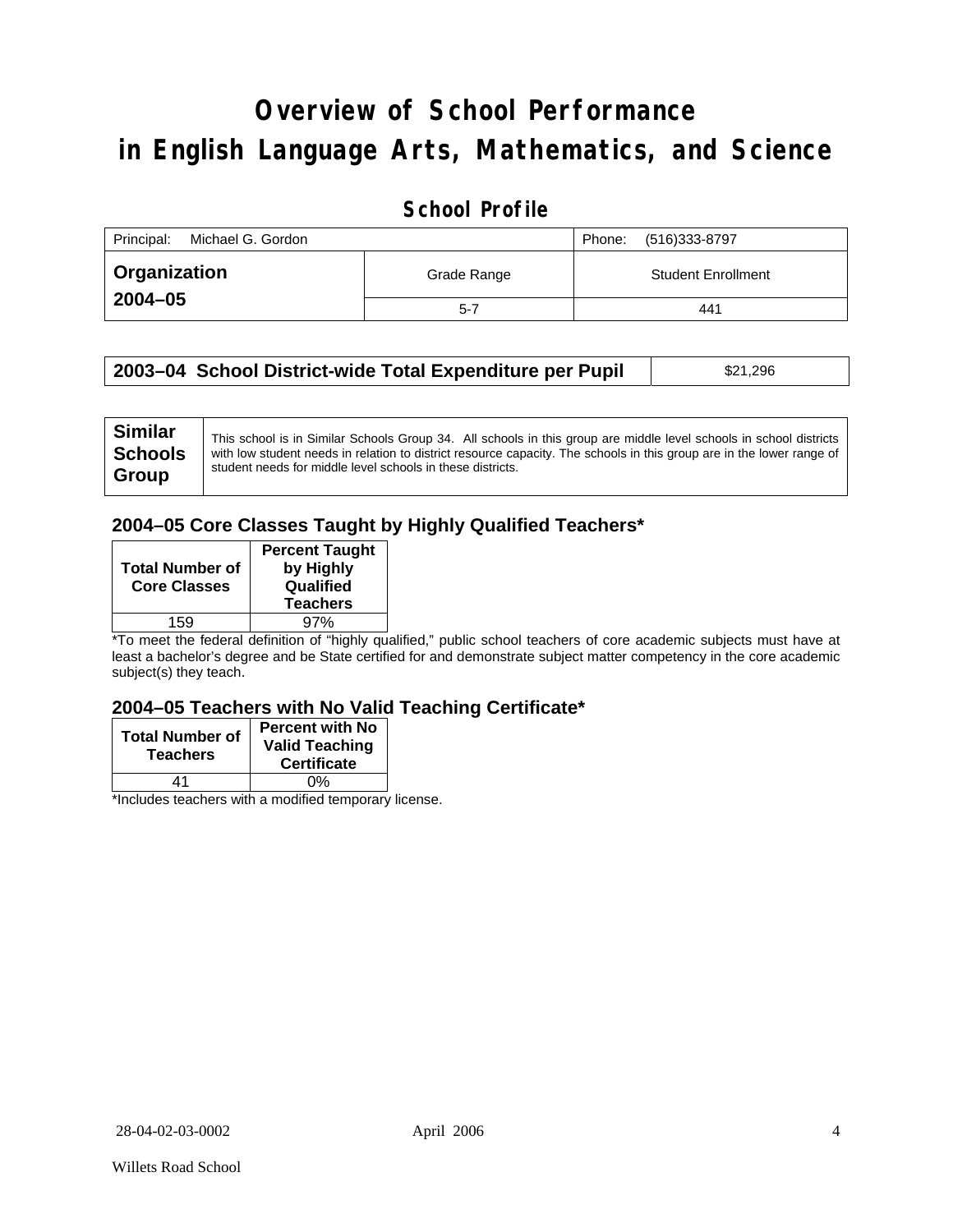# **Analysis of Student Subgroup Performance**

Historically, on State assessments the average performance of Black, Hispanic, and Native American students has been lower than that of White and Asian students. Similarly, students from lowincome families have not performed as well as those from higher income families. A high priority of the Board of Regents is to eliminate these gaps in student performance. In addition, Title I of the federal Elementary and Secondary Education Act includes explicit requirements "to ensure that students served by Title I are given the same opportunity to achieve to high standards and are held to the same high expectations as all students in each State."

This section of the school report card provides performance data for two years by racial/ethnic group, disability status, gender, English proficiency status, income level, and migrant status. The purpose of the student subgroup analyses is to determine if students who perform below the standards in any school tend to fall into particular groups, such as minority students, limited English proficient students, or economically disadvantaged students. If these analyses provide evidence that students in one of the groups achieve at a lower level than other students, the school and community should examine the reasons for this lower performance and make necessary changes in curriculum, instruction, and student support services to remedy these performance gaps. If your school did not report data for the 2004–05 school year for a subject and grade, a table showing data for subgroups in that subject and grade will not be included in the *Analysis*.